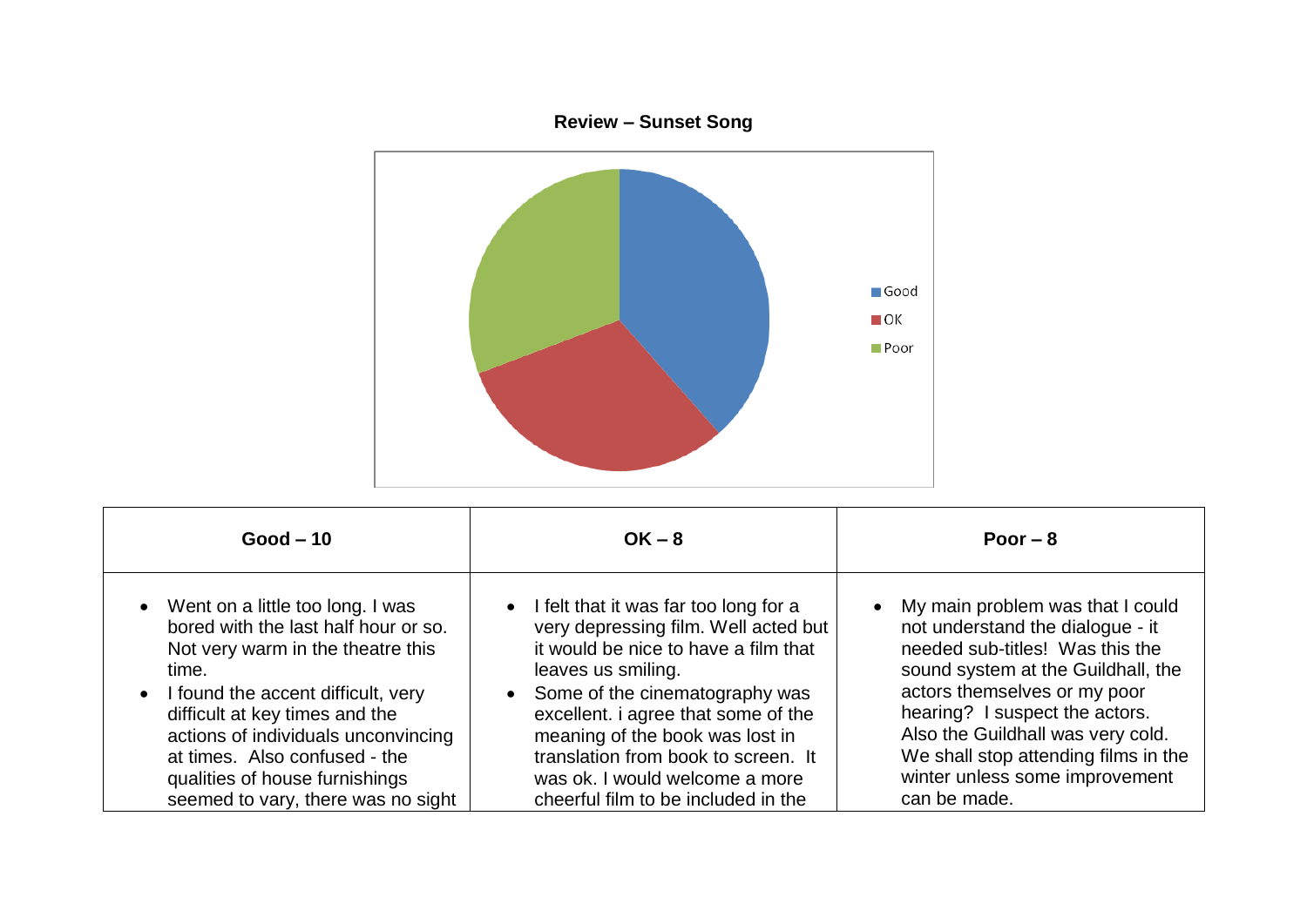of the other workers on the farm there had to be - perhaps too heavy editing made it incoherent. Possibly it was trying too hard to be an arthouse treatment of a popular subject. It was a film I would say I am glad to have seen, but wouldn't necessarily recommend. So b- , good, but...

- We thought it was good with reservations. The cinematography was great at holding us in the moment although the film did feel overlong. It was somewhat ironic that a film with a central theme of the endurance of the Scottish landscape had to turn to New Zealand for most of the countryside scenes. From reading other reviews it is probably a good thing that we hadn't read the book.
- Good. Great cinematography. Found some of the Scottish accents challenging at times.
- Good film, in the sense of being atmospheric but so miserable! And why didn't the son give the father a taste of his own medicine. All very depressing...
- It was a good film. Superbly acted and as Ian said in his intro: beautifully filmed landscapes

schedule.......please.

- This film was [just] watchable because of the cinematography [although I kept wondering which bits were New Zealand] but not for much else. Overlong, acting not great; sorry but I and my friends didn't enjoy this cinema club offering.
- Really between Good and OK. The cinematography and scenery were beautiful, outdoor and particularly the internal scenes in the cottage so well composed. The music too, especially 'All in the April Evening (Glasgow Orpheus?), although sung against the scene of ripe waving corn! Slow in places.
- We were glad to have seen it, but found it overlong. It was filmed very carefully, but a bit too beautifully. It was supposed to be a very poor community, but it all seemed rather genteel, with lamps burning cosily in all the interiors. So many plots: abusive father, mother's suicide, brother emigrating, falling in love, brief happiness, the war, rape and husband shot for cowardice, but didn't feel that the main characters stood out particularly. The overvoice narration about Chris's
- Rather a disappointment. No complexity of plot. Something happened, then another and then another. It didn't really engage. Yes, the cinematography was good but really not much else. Peter Mullan was the outstanding actor, but he has played that part many times before. So overall, we have to say poor.
- Too long, too sentimentalised, and too easily trading on our doleful regard for familiar and tired narrative symbols.
- I was really looking forward to this film but I found it a tedious watch. I felt the acting was wooden & considering the family was on a farm there was very little manual labour seen. It may be me but I like to see some realism in a film.
- $\bullet$  I am not familiar with the book but I feel there was probably a lot cut out to make this film and this has had a detrimental effect to the end result. On a personal note can I please ask for some cheerful films. I like a varied selection to be offered but I feel there must be lots of films out there which could be shown which will make us smile. Last night I felt a cloud of gloom as we filed out